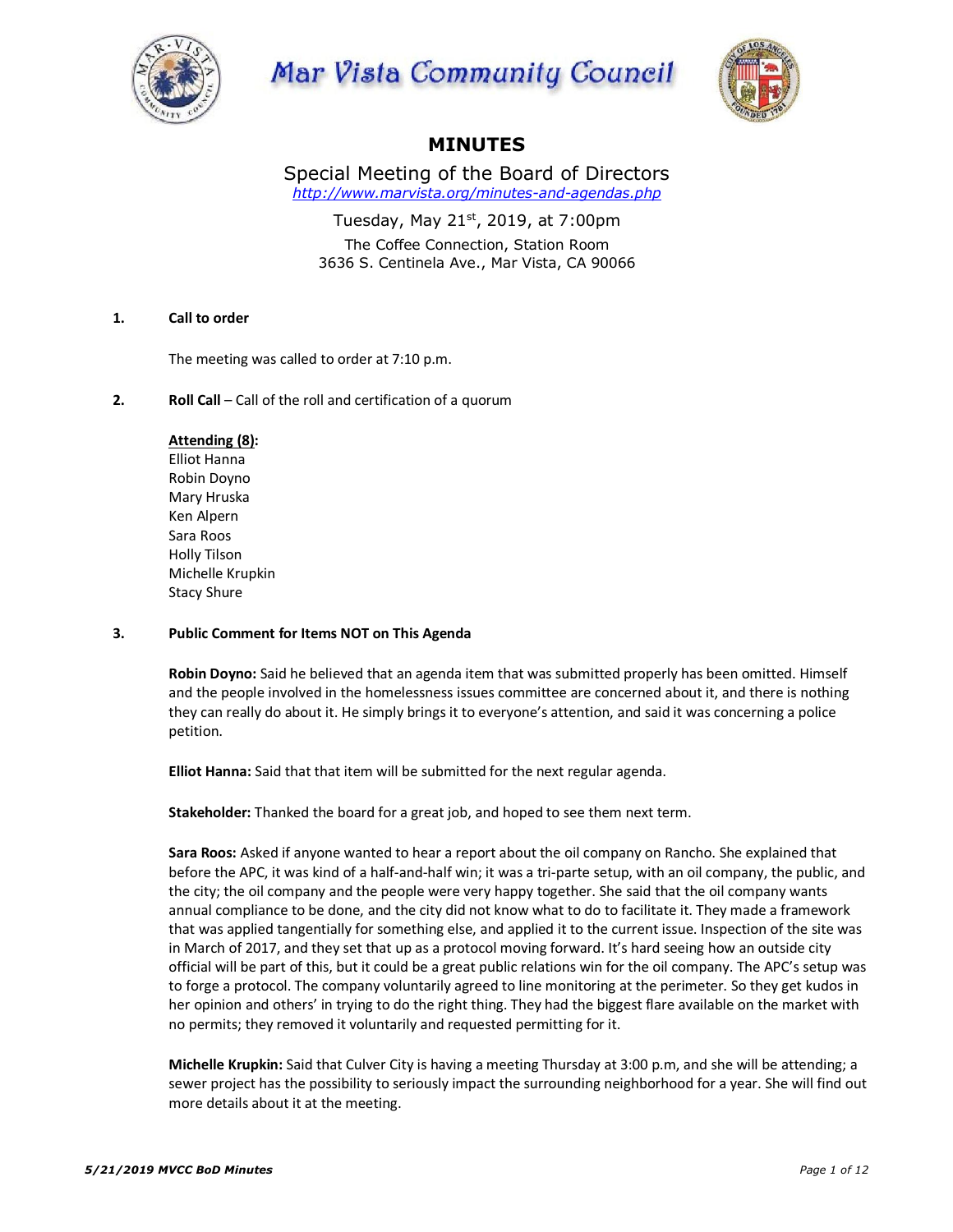**Ken Alpern**: Said that a few of the board will sign off on a letter with the 1170 Charnock project. He said that this was out of order, and that the project did a bait and switch. What the board approved is not what is being submitted to the city; either way, he said that Stacy Shure has a few things for board members to potentially sign. Whoever else wants to sign can sign, saying they were lied to.

**Elliot Hanna**: Clarified that anyone who wanted to sign can only do so as an individual: without an agenda item, it is not an action of the board.

**Stacy Shure**: Explained the vacancy rate for rentals is 2.84%, which a representative of city planning previously told a judge on the record that they did not have data on. She explained that they are asking for denials of entitlements to any property that removes rentals to low-income tenants.

**Mary Hruska**: Added that, related to the Charnock project, there was a CEQA workshop, and one of the things they want to do with the new DCP website is create a map showing all the pending EIRs, so people can follow what's actually being agreed upon. That's how they're supposed to build based on what the EIR dictates.

**4. Ex-Parte Communications and Conflicts-of-Interest** - Each board member shall declare any ex-parte communications or conflicts-of-interest pertaining to items on or related to this agenda.

**Elliot Hanna**: Had spoken to Holly Tilson regarding 10.2 and Stacy Shure regarding 10.9.

**Holly Tilson**: Has discussed the budget with Elliot Hanna.

**Stacy Shure**: Said that regarding 10.9, she has had conversations with Councilmember Koretz's planning deputy, transportation deputy, Hannah Levien from Councilmember Bonin's office, Ken Alpern, the Westside Homeowner's Association.

**Robin Doyno**: Has discussed 10.4, only with members of the committee.

**Ken Alpern**: Said that he had talked with WBHA, and published his Citywatch articles, but nothing involving any of their motions, and raising to Len and Hannah about the Charnock issue. The Palms and Sepulveda issue he has discussed with stakeholders.

## **5. Adoption of the Agenda**

*Robin Doyno objected to the agenda.*

*Mary Hruska moved to adopt the agenda*.

*Ken Alpern seconded*.

#### *VOTE:*

**YES:** Hanna, Hruska, Alpern, Roos, Tilson, Krupkin.

**NO:** Shure, Doyno.

*The motion passed with 6 votes*

*With objection from Robin Doyno, the agenda was adopted.*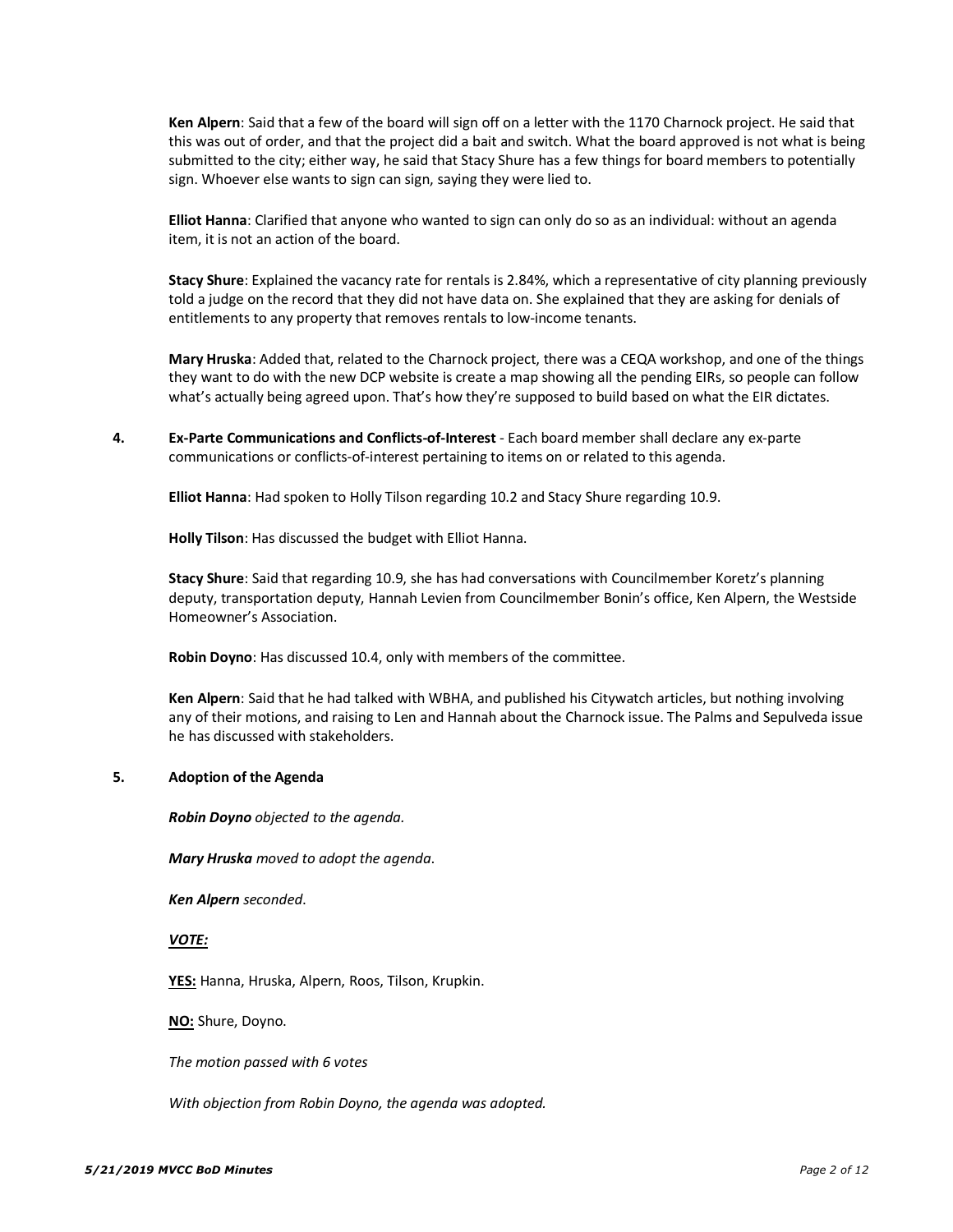**6. Reading and Approval of Minutes** – Reading and approval of the minutes from the most recent regular meeting(s) of the Board of Directors.

**Michelle Krupkin**: Had a correction on 15.5, it should just say mid-page that Krupkin wanted to clarify that this motion does not go back to committee.

**Mary Hruska**: Said that on page 2 and 8, the name of the person is actually Beau Avril instead of "Bau". It appears once on page two, and at the top of page eight.

**Elliot Hanna**: Said that on page 2, he believed it was Michelle he asked, not Mary. Also there are various grammatical and spelling problems that they do not need to list in detail. Also, on page 10, his comment says he feels the inclusion of candidate statements, and it stops, and what he said was he felt the inclusion is inappropriate.

**Sara Roos**: Added that they should do a global search through the document for "RAC", it should be "WRAC".

*Michelle Krupkin moved to approve the draft minutes from the most recent meeting.*

*Stacy Shure seconded*.

*VOTE:*

**YES:** Hruska, Alpern, Roos, Shure, Krupkin

**NO:** Doyno.

**ABSTAIN:** Tilson, Hanna.

*The motion passed with 5 votes*

*With no objections, the minutes were adopted.*

## **7. Special Orders** - None

- **8. Consent Calendar**  The Consent Calendar is reserved for items deemed to be routine and non-controversial. Any board member may pull an item or items for further discussion.
	- **8.1. [FUNDING][ExFin] Approval of April MER** Discussion and possible action regarding the Monthly Expense Report for April, 2019

## **8.2. [FUNDING][TILSON] Approval of Budget Revisions** – Discussion and possible action regarding revisions to the FY2018-2019 Budget

**Holly Tilson**: Said that she basically gave the whole explanation last time regarding the MER. She added that they are not approving a budget since she has not distributed any budget. All she did was delete anything anyone had not spent, and added in motions that were pending, except for the Movie Madness. Depending on what actually gets spent, there is a possible \$5,000 if people do not spend what they ask for and they do not pay the farmer's market until the next fiscal year. There might be other motions in June that people wanted funded that they didn't have their paperwork in for. She went over it all last month and gave everyone the rundown; they also need to replace their equipment which is a couple thousand dollars worth; the green tent could come up, and there are miscellaneous things here and there that are hundreds of dollars.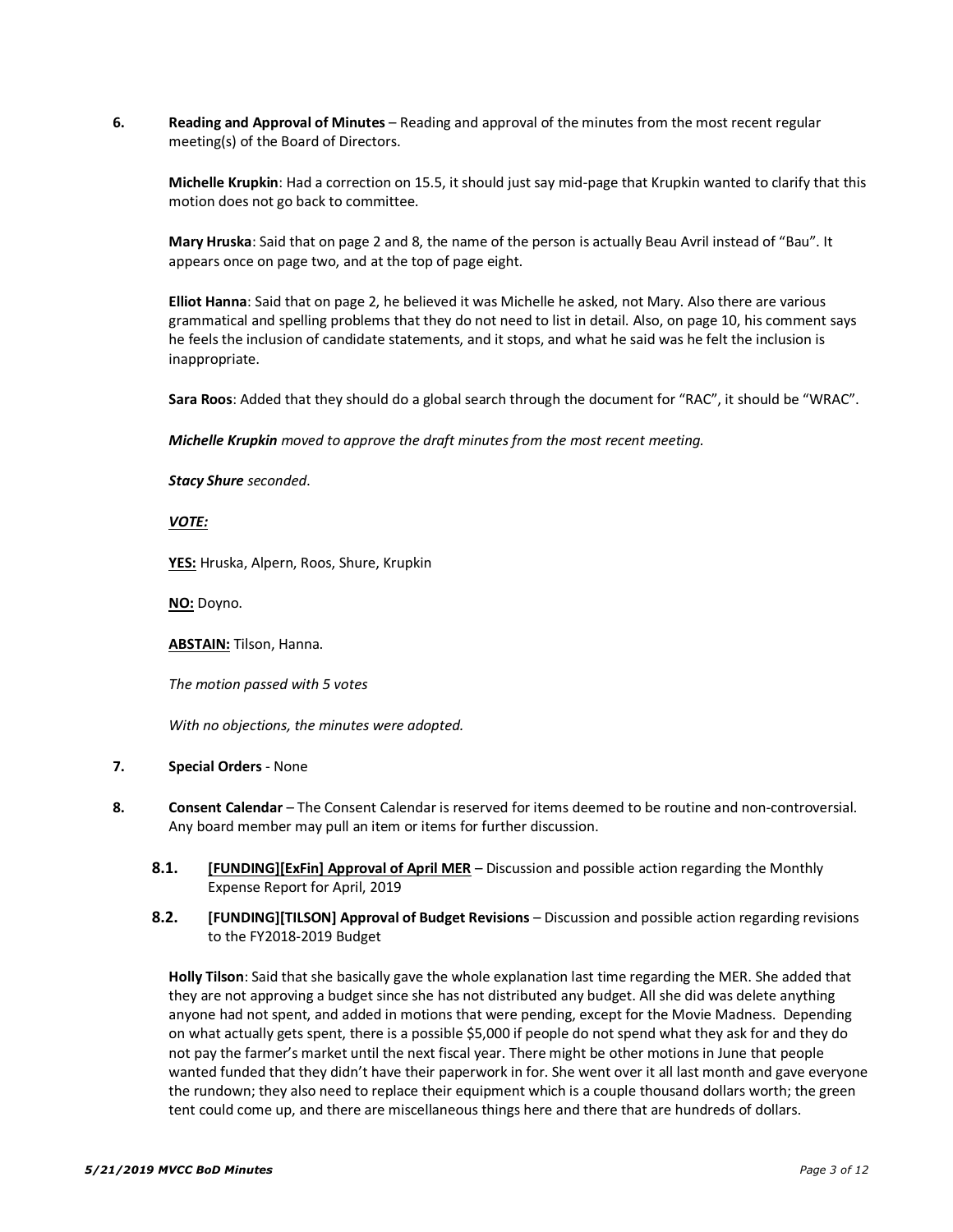**Stacy Shure**: Asked who is buying replacement microphones and sound after the theft of the equipment. Elliot Hanna said that they have not decided on a supplier yet, and he had just received the insurance check made out for the City of Los Angeles. Shure asked Hanna to make a note that they should touch base with her so she can get a competitive or lower bid. She also asked, if they have money left at the end of the year, can they donate it to a non-profit organization representing stakeholders and doing work for them? Tilson said that those organizations can apply for an NPG if they want one. She added that there needs to be a line item added for the replacement of equipment.

*Ken Alpern motioned to approve revisions to the FY2018-2019 budget.*

## *Mary Hruska seconded*.

*VOTE:*

**YES:** Alpern, Shure, Tilson, Krupkin, Roos, Hruska, Doyno.

## **ABSTAIN:** Hanna.

*The motion passed with 7 votes.*

*With no objections, the revisions to the FY2018-2019 budget were approved.*

**9. Excluded Consent Items** – Discussion and further action on items excluded from the Consent Calendar.

## **10. Unfinished Business and General Orders** –

- **10.1. [POLICY][Great Streets] Independent Traffic Study** Discussion and possible action regarding an item requesting a community panel and an independent traffic study of the Venice Boulevard Great Street project - amended at the 11/13/2018 BoD meeting and committed to the Great Streets Subcommittee.
- **10.2. [POLICY][Great Streets] ADA Evaluation of Venice Blvd. –** Discussion and possible action regarding an item requesting an ADA evaluation of the Venice Blvd. project

**Elliot Hanna:** Asked to consider 10.1 and 10.2 together since they're closely related. He suggested that, since they are about to embark on a new term, a lame duck board passing this will make the proposals dead on arrival, and CD11 will not pay any attention. He suggested postponing these indefinitely.

*With no objections, items 10.1 and 10.2 were postponed.*

**10.3. [FUNDING][ExFin] NPG for "Spring Movie Madness"** – Discussion and possible action regarding a Neighborhood Purpose Grant (NPG) application in the amount of \$3,600 to fund four movie screenings at Beethoven Elementary School.

**Holly Tilson:** Said she had not received a signed NPG form regarding the item.

**Elliot Hanna:** Said that since the NPG is incomplete, they cannot consider it.

**10.4. [FUNDING][Education, Arts, and Culture] NPG for Mobile Graffiti Yard** – Discussion and possible action regarding a Neighborhood Purpose Grant (NPG) application in the amount of \$500 to bring Mobile Graffiti Yard to the Mar Vista Kids & Craftz Festival.

**Elliot Hanna:** Explained that this item is to bring the same mobile graffitti yard that was at the farmer's market to the Kids and Craftz festival.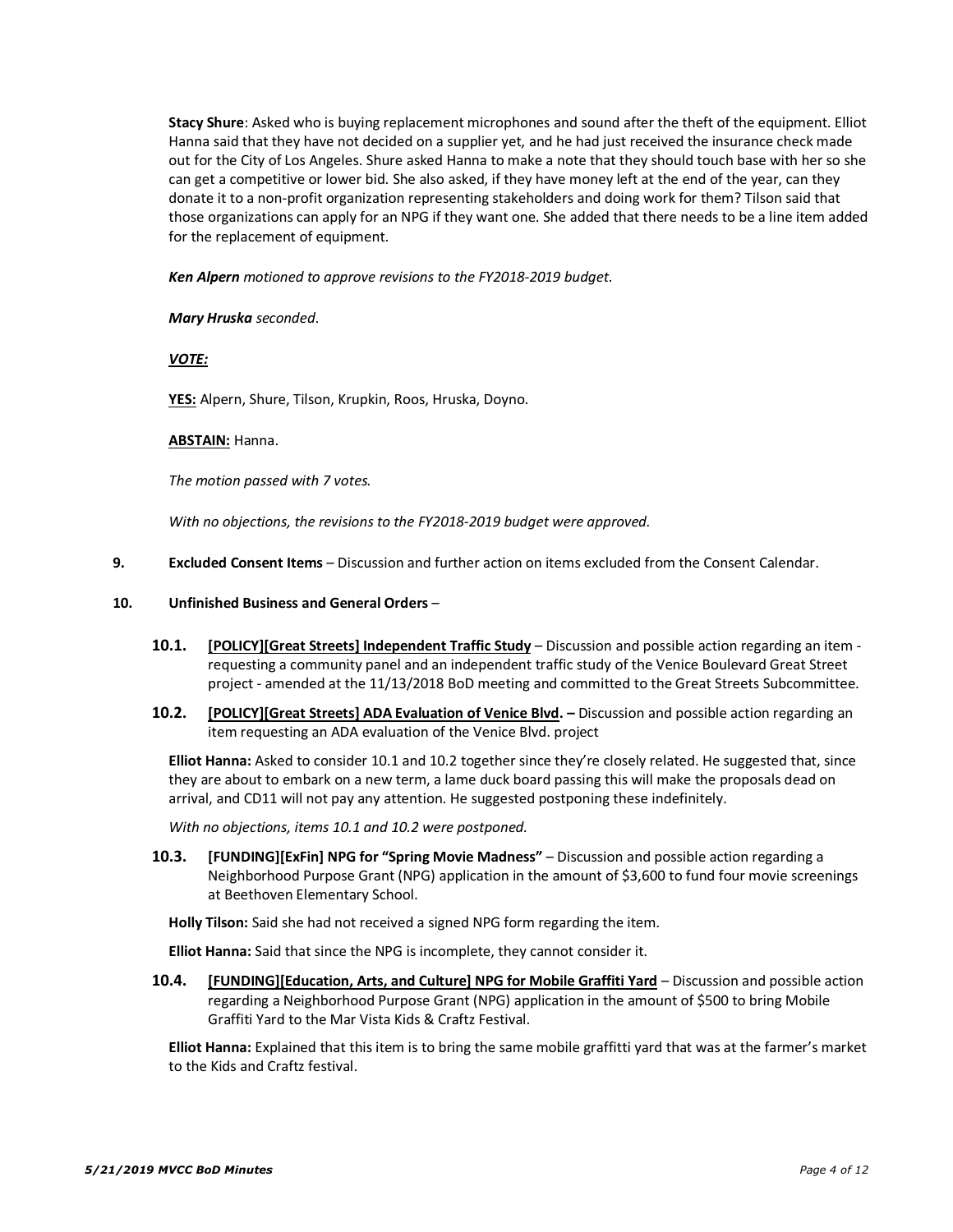*Stacy Shure motioned to approve the NPG in the amount of \$500 to bring Mobile Graffiti Yard to the Mar Vista Kids and Craftz Festival.*

#### *Michelle Krupkin seconded*.

**Holly Tilson:** Said that this spending is within her budget, so this is not new money.

**Elliot Hanna:** Said that regarding this issue, anything that involves children is something very positive, and if they excite the kids, they will get the parents involved.

**Michelle Krupkin:** Added that this project is in conjunction with Mar Vista Library, and this is actually working with homeless teens and kids and encouraging them to have an artistic outlet.

**Ken Alpern:** Said that the key issue is that they need to make sure there was some mention of who donated the money, although this is a great idea, so that MVCC is represented.

**Stacy Shure:** Asked, since they have discussed this and about bringing more people in, could they discuss doing more outreach and getting involved with the community?

#### *VOTE:*

**YES:** Doyno, Alpern, Shure, Tilson, Krupkin, Roos, Hruska.

#### **ABSTAIN:** Hanna.

*The motion passed with 7 votes.*

*With no objections, the NPG in the amount of \$500 to bring Mobile Graffiti Yard to the Mar Vista Kids and Craftz Festival was approved.*

**10.5. [FUNDING][Tilson] Miscellaneous Outreach Expenses** – Approval of an appropriation in the amount of \$500 for miscellaneous outreach expenses.

**Holly Tilson:** Explained that the line item on the budget was \$400, so she just made it \$500; she added that the Green Subcommittee has been asking for a few items for months, including easels, that were stolen when MVCC's unit was broken into. Sherry Cooms (SP?) was going to give Elliot Hanna a list of the items, and that can be considered miscellaneous outreach.

*Stacy Shure motioned to approve an appropriation in the amount of \$500 for miscellaneous outreach expenses.*

#### *Mary Hruska seconded.*

**Michelle Krupkin:** Said she appreciates that this is going to replace items that are stolen, but asked if there was going to be a transparentness of what they are going to spend this on?

**Holly Tilson:** Said that there would be, and that she will be giving them a list of what she wants. Elliot Hanna added that they will keep a record of what they spend on.

**Robin Doyno:** The work of the green committee is fabulous, it has to be encouraged at any turn.

#### *VOTE:*

**YES:** Alpern, Doyno, Shure, Tilson, Krupkin, Roos, Hruska.

#### **ABSTAIN:** Hanna.

*The motion passes with 7 votes.*

*With no objection, the appropriation in the amount of \$500 for miscellaneous outreach expenses is approved.*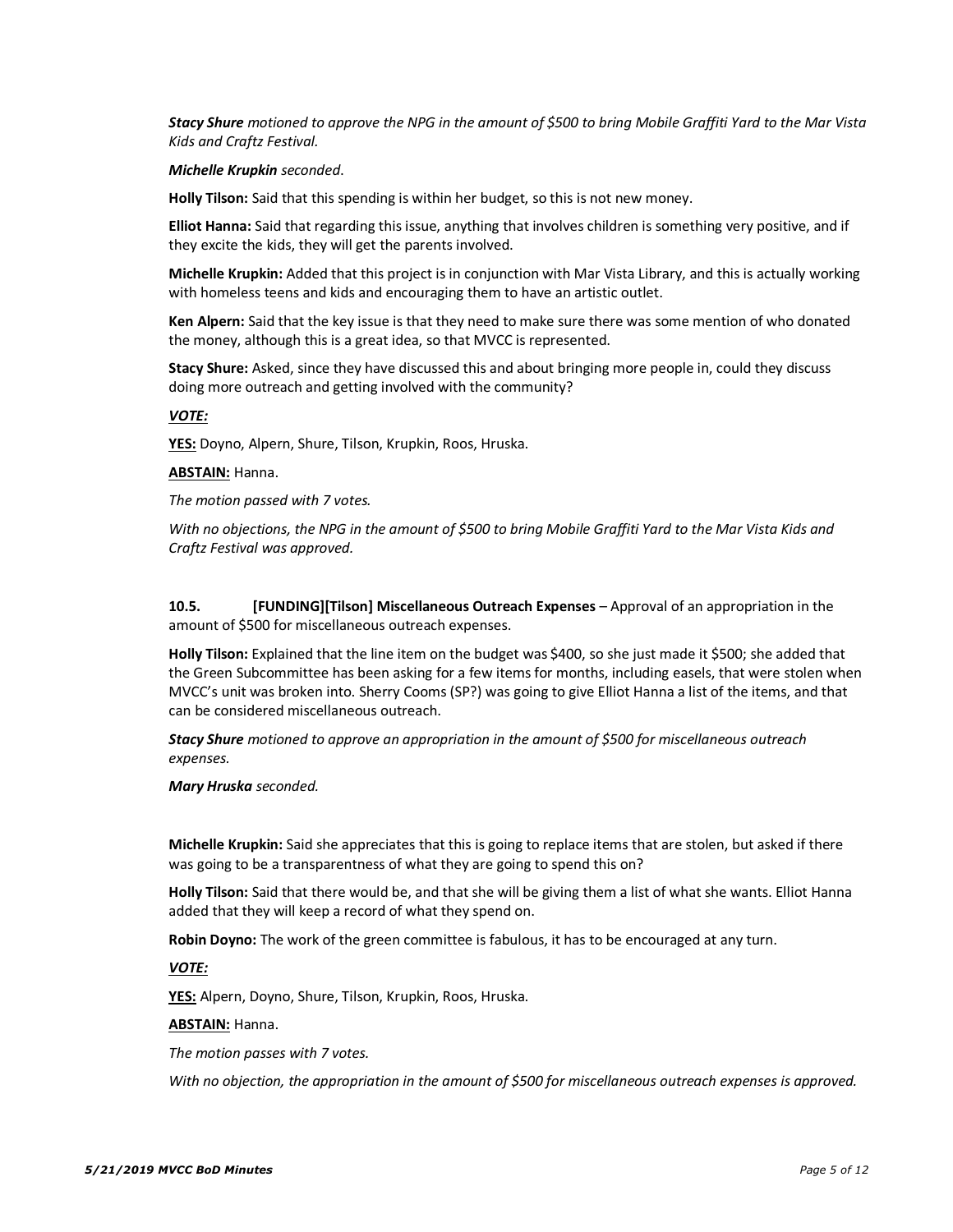**10.6. [FUNDING][Tilson] Yearly Booth Rental** – Approval of an appropriation in the amount of \$1,200 for yearly booth rental at the Mar Vista Farmers' Market.

**Holly Tilson:** Explained that this is their rental for the green and blue tent, and the bike tent is thrown in there. They own the tarp and the equipment; this is for space rental for the next year basically. Instead of paying this in December where half of the year is gone and half is to come, rather than the money going back to the city, she arranged for MVCC to be billed early; so they would either spend it now, or come July/August. They are prepaying the upcoming year. She confirmed that they are allowed to do it under funding rules. They are using the money they have at the end of the fiscal year.

*Stacy Shure motioned to approve an appropriation in the amount of \$1,200 for yearly booth rental at the Mar Vista Farmers' Market.*

#### *Mary Hruska seconded.*

**Michelle Krupkin:** Asked how much of this money goes to the space rental for the bike tent, and Tilson explained that it is the same fee they paid last year. Krupkin asked if it was the same area, but they were just cramming the bike tent in, and Tilson confirmed it is the same space.

## *VOTE:*

**YES:** Alpern, Doyno, Shure, Tilson, Krupkin, Hruska, Roos.

## **ABSTAIN:** Hanna.

*The motion passes with 7 votes.*

*With no objection, the appropriation in the amount of \$1,200 for yearly booth rental at the Mar Vista Farmers' Market is approved.*

**10.7. [FUNDING][Tilson] Room Rental** – Approval of an appropriation in the amount of \$25 for room rental at the Winward School.

**Holly Tilson:** Explained that this is a line item for \$5, which is what they charged MVCC last year. The city was going to fix this, they don't want people giving councils things, which is basically what they're doing. They should technically be paying them so everything's on the up-and-up. In the new year they might want to consider paying \$25 like they do for other people. In case they do bump it from \$5 there is no time for another motion. She does not think they will be spending this.

**Stakeholder Adrianna:** Asked what meetings are held at the Winward School. Elliot Hanna said that the Mobility and PLUM committee meetings were held there. Stacy Shure said that additionally, in arranging legal representation for the tenants, Winward has gone out of their way to provide meeting space for those tenants for free. Hanna said that they have to say that those meetings have nothing to do with MVCC.

**Sara Roos:** Said that Winward has applications before the CC all the time, and are a for-profit company that is constantly building; part of their business plan is based on public comment, and she believes they are enabling and empowering Winward to curry favor. She thinks they need to think carefully: they want to give us this space for free because it makes people feel warm and fuzzy towards them, so that when they ask for permission to build, it will be more favorable to the council. They should be asked to seek the same permissions as any other developer. Roos does not deny that their donation of space is magnanimous, but MVCC has over 400 not-for profit and faith organizations in the area that we could ask for space, as well as over a dozen public schools.

**Stakeholder Kathryn:** Asked what building Roos was talking about, and Roos said that Winward has plans in the works. They have not submitted them for approval, but they will be coming before MVCC in the future.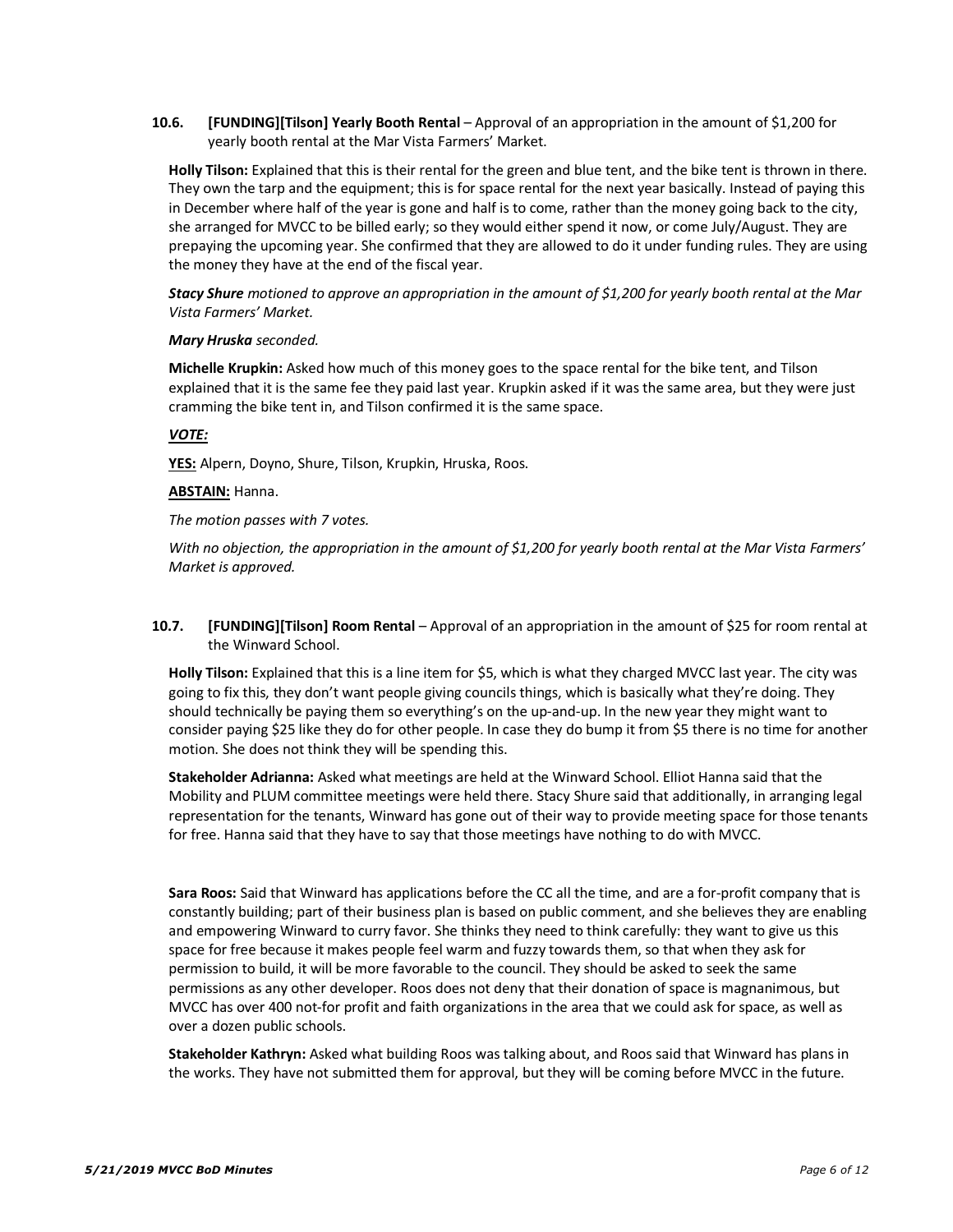**Stakeholder Adrianna:** Said that she was in agreement that there are other entities existing in Mar Vista that would like to provide space, and that if they meet only in that one space, it looks like they are showing favor to one organization.

**Sara Roos:** Said, as a point of order, since they are a small number of people, it would be nice if they relax the rules regarding procedure. Hanna denied the request, and said they are running things according to the rules.

*Stacy Shure moved to approve an appropriation in the amount of \$25 for room rental at the Winward School.*

#### *Ken Alpern seconded.*

**Michelle Krupkin:** Said she thinks making this \$25 evens the playing field, and she agrees with Roos that they should take advantage of public schools and faith-based organizations. Also, lastly, Winward is in the process of (if they haven't done so already) purchasing two apartment buildings south of their property. Hanna said that they have not purchased them yet. Krupkin said that those tenants will be displaced, and wants to echo Roos' concern that MVCC does not just blindly cater to them. This session, she has not seen any motions before the board from Winward to oust tenants, but just wants to be cognizant about all of the issues.

**Holly Tilson:** Said that they do have the other building, and thought that its new name was DCRC, and was 89% owned by the city. The other thing is the public schools as far as she knows require additional types of insurance, since they backed out of holding CERT classes in one for that reason.

**Stacy Shure:** Had two points: one, regarding Winward's purchase of the buildings, this is the first she has heard of it. Nothing has come before PLUM. Should they be buying buildings on Sawtelle that are RSO, she will not be abstaining, and will be voting against it. Regarding the \$25, they have had to scramble sometimes to find a location, and they have had time constraints that have led to them not being able to have meetings in certain locations. Some facilities have wanted to charge them \$250 for renting space. Mary Hruska added that she always calls the library and the churches first, and they tend to need a lot of notice.

**Ken Alpern:** Said that he has been former Outreach, TI, and PLUM chairs for the better part of 15 years. He has had meetings at Hurry Curry, here, Clover Avenue Elementary School, and it is difficult to try to find things on short notice. If \$25 is too low, he is happy to raise it, he does not want to have any appearance of special favors. All he can say is when push comes to shove, Winward are the ones who are available. There have been issues of pedestrian access to meetings, and they have been very clear to emphasize that there is no conflict of interest. He wants to avoid any financial or ethical conflict of interest, but he wants to also emphasize past meetings where they have been stymied trying to find meeting space. If the \$25 is too low, they can amend the amount.

**Holly Tilson:** Clarified that this is not increasing their cost, as most other meeting places charge us this.

**Sara Roos:** Said she appreciated the difficulty of finding places, and she does appreciate the availability and willingness of Winward to be amenable. And that is a function of their being a for-profit business. All the other places they are searching for have more constraints. She said that Winward is not evil, they are what they are; they're a private entity that is looking for approval from MVCC, a public entity. This is the thing about bias; you don't know when you have it. It's a question and a long-term strategy by them. There was public outcry when they were putting water coolers in, and Winward's owners realized that they were being bad neighbors, and made an effort to do better, which is good. As far as public spaces, there are public schools and other open facilities. At a public meeting, Mark Hovater said that he wants to be able to hold more public meetings in the space.

Ken Alpern: Said he would love to have the circumstances he prefers, public rather than private meeting spaces. But if there has been a change and they are being more open, this does not preclude them from pursuing other avenues of meeting. He does not think they are in disagreement.

Elliot Hanna: Clarified that the motion does not say per meeting, it only says \$25.

*Ken Alpern motioned to amend the motion to say "per meeting for the future until the end of the fiscal year" after "\$25".*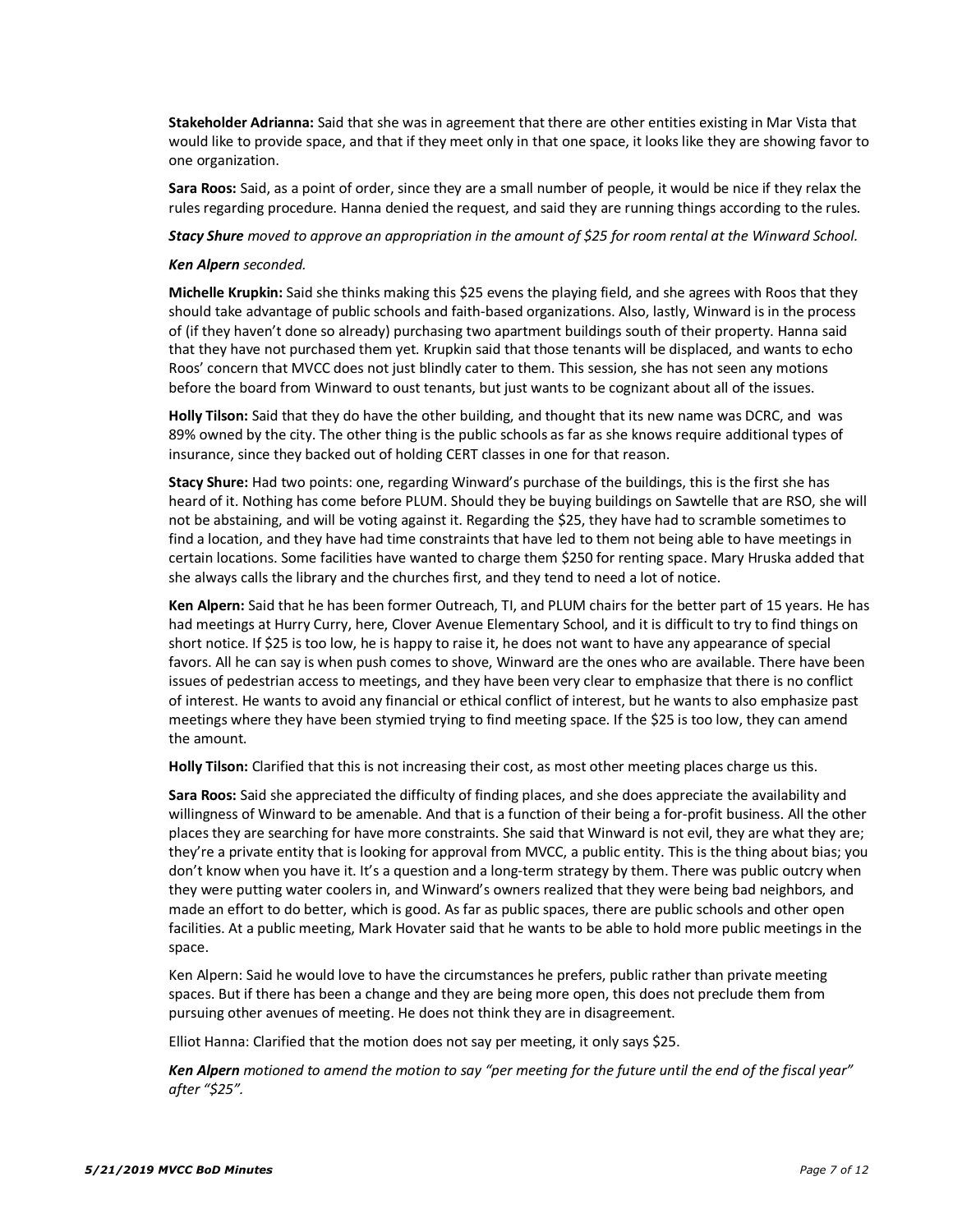#### *Stacy Shure seconded.*

**Robin Doyno:** Said that to answer Stakeholder Adrianna's question, as they have heard of all the convenience of Winward, the amenities are great. But they are all guilty, except for Sara, of not realizing that public schools are under attack, and this is in a way normalizing private schooling.

**Michelle Krupkin:** Said she would like to be able to use public schools as a meeting source, and to move away from committees using restaurants, and from using Atmosphere, since there were ADA issues.

#### *VOTE:*

**YES:** Alpern, Doyno, Shure, Tilson, Krupkin, Roos, Hruska.

#### **ABSTAIN:** Hanna.

*The motion passed with 7 votes.* 

*With no objection, the motion was amended to say "per meeting for the future until the end of the fiscal year" after "\$25".*

#### *Ken Alpern moved to approve the original motion as amended.*

*Michelle Krupkin seconded.*

## *VOTE:*

**YES:** Alpern, Doyno, Shure, Tilson, Krupkin, Roos, Hruska.

#### **ABSTAIN:** Hanna.

*The motion passed with 7 votes.*

*With no objection, an appropriation in the amount of \$25 per meeting for the future until the end of the fiscal year for room rental at the Winward School was approved.*

**10.8. [FUNDING][Doyno] Election Yard Signs** – Approval of an appropriation in the amount of \$500 to produce and distribute election yard signs in Spanish.

*Robin Doyno motioned to approve an appropriation in the amount of \$500 to produce and distribute election yard signs in Spanish.*

#### *Ken Alpern seconded.*

**Holly Tilson:** Clarified that she does not buy these signs. Doyno does, and he has to figure out how to get them and translate them.

**Ken Alpern:** Said that the way he looks at it is he does not look at the money, but instead whether the money will get the job done. The big question is how many signs they will need to get the job done, and whether DONE or anyone looking at it will think that it was enough.

**Robin Doyno:** Said that he would welcome an amendment.

**Elliot Hanna:** Said the key is this is addressing a monolingual population, not a bilingual population.

**Robin Doyno:** Said he thinks the answer may sound on the mark, but the answer is as many as they can get and to get them all deployed.

**Stakeholder Kathryn:** Said that they got 100 lawn signs for about \$750 in English, and distribution was divided among 10 candidates.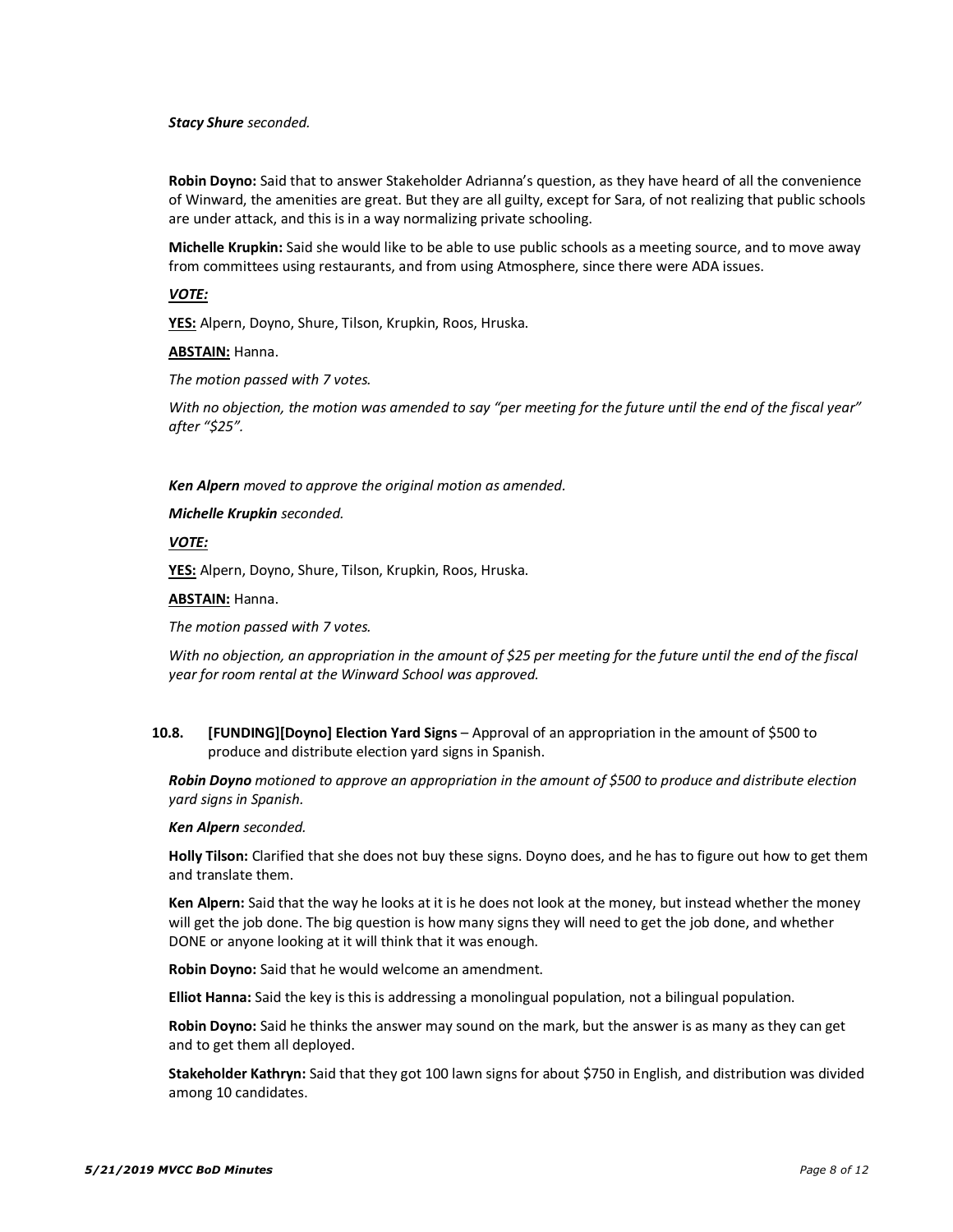**Ken Alpern:** Said that is why he was tempted to say up to \$700. He did not want to be accused by the city of spending feel-good money on signs that are not needed.

*Ken Alpern motioned to amend the motion to the amount of \$750 instead of \$500.*

#### *Robin Doyno seconded.*

**Stacy Shure:** Clarified that the areas that would need to be covered were Zone 6, 5, and 4, and the signs would be beneficial along Palms. Stakeholder Adrianna added that they should have at least two per zone, and Shure thought they would need more.

**Michelle Krupkin:** Said she did not wish to distract from item 10.8, but she was looking under item 10.4 and in the packet, this was an NPG for \$800. Hanna said they would revisit it later. Krupkin said, commenting on the signs, that she has no objection to amending the motion to increase the amount of Spanish-speaking signs.

## *VOTE:*

**YES:** Alpern, Doyno, Shure, Tilson, Krupkin, Roos, Hruska.

#### **ABSTAIN:** Hanna.

*The motion passed by 7 votes.*

*With no objection, the amount of the appropriation in the motion was amended from \$500 to \$750.*

## *VOTE:*

**YES:** Alpern, Doyno, Shure, Tilson, Krupkin, Roos, Hruska.

#### **ABSTAIN:** Hanna.

*The motion passed by 7 votes.*

*With no objection, the appropriation as amended in the amount of \$750 to produce and distribute election yard signs in Spanish is approved.*

**10.9. [POLICY][PLUM] Opposition to the development at Palms and Sepulveda** – Discussion and possible action regarding a PLUM motion opposing the development at Palms and Sepulveda Blvds.

**Stacy Shure:** Said she would like to open this issue, and must regretfully bring this motion, and bring it with the support of councilmember Koretz and their planning representative, and with the support of the developer's representative, who said that perhaps if MVCC voted against it, it would get the developer to pay attention to the community's thoughts. She explained that the development is the largest parcel in their zone, and basically said that they had listened to MVCC's recommendations, then had not decided to do anything MVCC suggested, and said they would not be meeting with them again. She therefore asks the MVCC to consider a motion against this developer.

**Ken Alpern:** Added that the situation is rather surreal, and he thinks this is going to be a hostile developer, and it's a no-brainer to move the inevitable conflict forward.

**Michele Krupkin:** Read from Page 11 from the supplemental: "Due to the developer's unwillingness to meet with the community, get stakeholders' feedback, and take their concerns into consideration, the MVCC OPPOSES the development at 3443 Sepulveda BLVD."

**Stakeholder Kathryn:** Thanked Shure for opposing this development.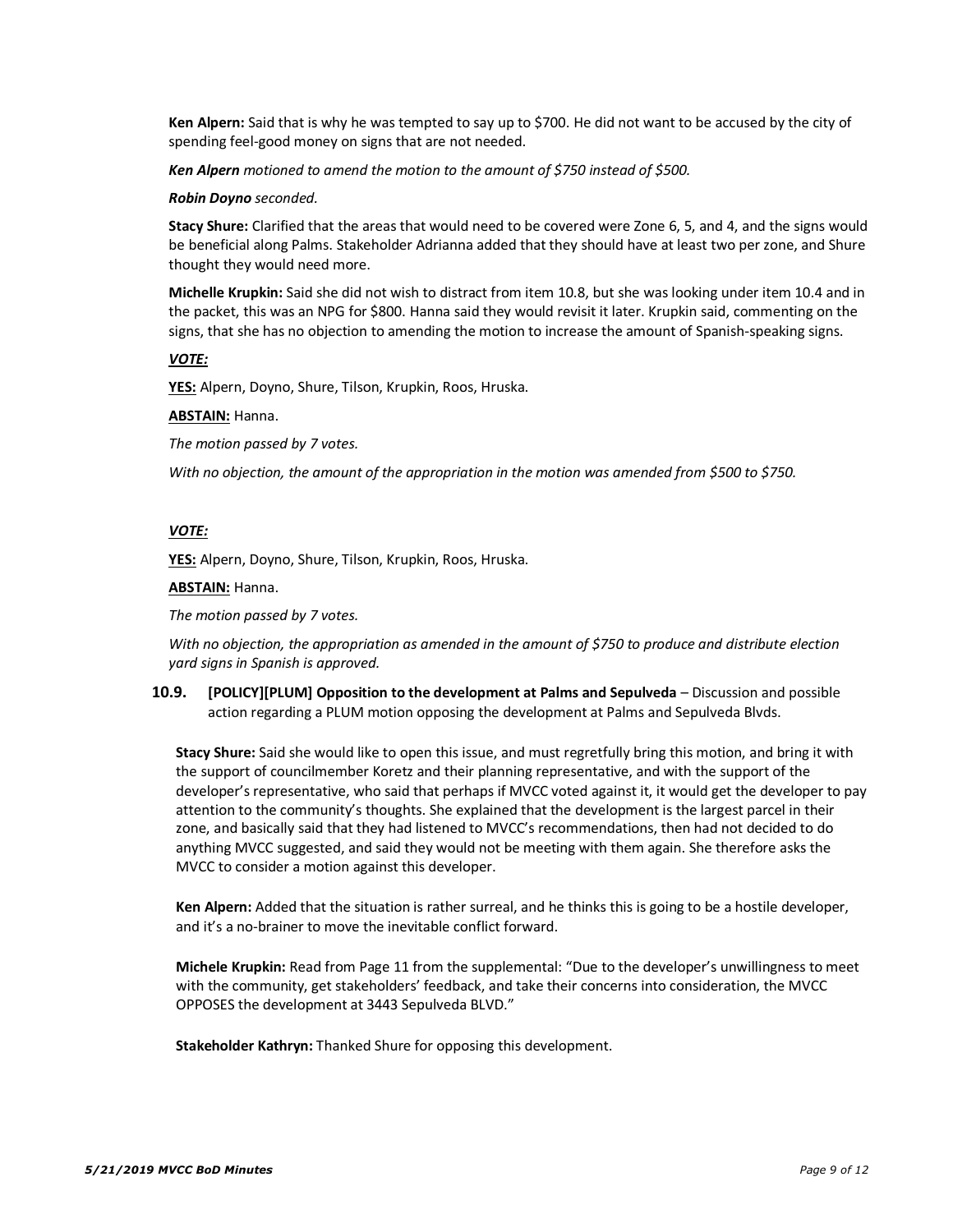**Stakeholder Adrianna:** Asked what precipitated this motion. Shure responded that the developer has refused to meet with MVCC or the community. He is asking for entitlements, and he has to meet with the community by law.

**Stakeholder Kathryn:** Asked if the developer is asking for variances?, and Shure said that he was. The same stakeholder said that it had to go to a public meeting, and Shure said that it did, but the developer is unwilling to have one until they have gotten their approvals.

*Stacy Shure motioned to oppose the development at 3443 Sepulveda Blvd.*

## *Ken Alpern seconded*.

**Stacy Shure:** Added that the developer owner here, is well-known to the city of LA, and to the FBI, which is monitoring him in the midst of a federal case related to fraud. A lawyer is filing an amicus brief on behalf of one of the banks, and the developer stands a pretty good chance of going to jail. Shure's husband, who has no dealings in land issues knew who the developer was, so she pulled the case files, and the developer has a history of breaking the law and daring the city to go after him. He is not a friendly or nice developer, and the current plan is a lot like the old Beverly Center: building to lot lines and building it eight stories tall.

**Mary Hruska:** Wanted to add that this could turn into another Kasden, as monstrous as that is. Kasden, was completely corrupt. If you go to the Preserve LA website and their articles at the time, he wrote checks to so many city officials, it was almost a movie script. It did get reduced (there was also going to be a huge tower), but that was only as a result of a successful lawsuit from Fix the City.

## *VOTE:*

**YES:** Alpern, Shure, Tilson, Krupkin, Hruska, Roos, Doyno, Hanna.

*The motion passes with 8 votes.*

*With no objections, the motion to oppose the development at 3443 Sepulveda Blvd is adopted.*

## **11. New Business** – None

**11.1. [FUNDING][Education, Arts, and Culture] NPG for Los Angeles Fire Department Foundation** – Discussion and possible action regarding a Neighborhood Purpose Grant (NPG) application in the amount of \$700 to support the Fire Station 62 Open House on June 2, 2019.

**Elliot Hanna:** Explained that the NPG was for the LA Fire Department Foundation. They are having an open house on MVCC's Election Day at Fire Station 62, and they are asking for \$700 to support children's activities.

**Stakeholder Kathryn:** Asked if children activities are what they want the money for, and Hanna said that it was.

**Stakeholder Adrianna:** Asked if they got the issues resolved from when they tried to have an event at that site, and Hanna clarified that they were not talking about historic fire stations, but about the current real one.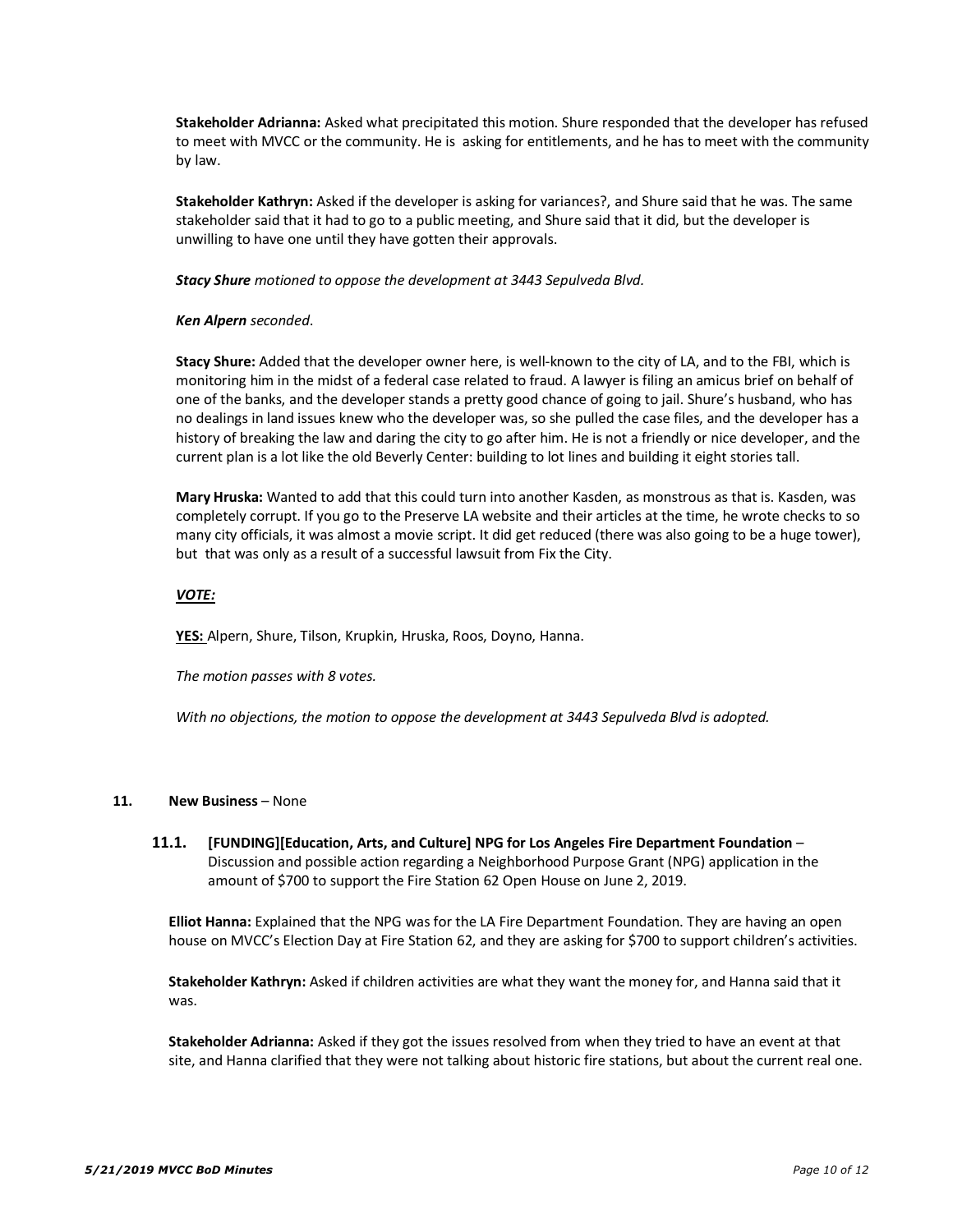*Michelle Krupkin motioned to approve the NPG application in the amount of \$700 to support the Fire Station 62 Open House on June 2, 2019.*

#### *Mary Hruska seconded.*

**Stacy Shure:** Asked if the Fire Department station was considered city grounds, and Holly Tilson said it was. Shure asked if that meant they cannot put up signs to encourage voting.

**Ken Alpern:** Said that he has to point out that the city fire people and police have not always been nice to MVCC. This item is under outreach, but they need to get credit for funding this.

**Elliot Hanna:** Said that in his experience, LAFD has been fabulous; LAPD is another issue.

**Ken Alpern:** Said that during a previous MVCC era, the LAFD were pretty awful, but that maybe it is a bygone era. He added that especially since it's on election day, if they cannot promise MVCC outreach, he does not think they need to approve it. Hanna clarified that they can put up a generic MVCC sign, but cannot pass out candidate information.

**Michelle Krupkin:** Said she placed a Zone 5 generic sign in front of there the other week, and it is one of the few that has not been stolen. Hanna clarified that the MVCC seal is official city property, and the event is funded by the LAFD Foundation, and he does not think they can comingle.

*Robin Doyno moved that the motion be amended to add the word "active" before "Fire Station 62".*

## *Ken Alpern seconded.*

**Holly Tilson:** Said that they are giving money for an event that happens to be at the firehouse; it is basically Fire Station 62's booster club, and they are the ones asking for the money. Roos asked whether the captain at the firehouse was the same, and Hanna said that it was not the same, adding that it has changed frequently. Alpern said that he was not above looking at this as a singular event, but wants to make sure there is an outreach component to the event.

**Michelle Krupkin:** Asked if Alpern was talking about problems back when the fire station was designed, and Alpern said that there were some grants that went through that probably should not have.

*Stacy Shure moved to close discussion and take a vote.*

## *VOTE:*

**YES:** Alpern, Shure, Hruska, Roos.

*The motion to close discussion passed with 4 votes.* 

*For Robin Doyno's amendment adding "active" in front of "fire station":*

#### *VOTE:*

**YES:** Alpern, Shure, Tilson, Krupkin, Hruska, Roos, Doyno, Hanna.

*The motion to amend the motion to add "active" in front of "fire station" passes with 8 votes.*